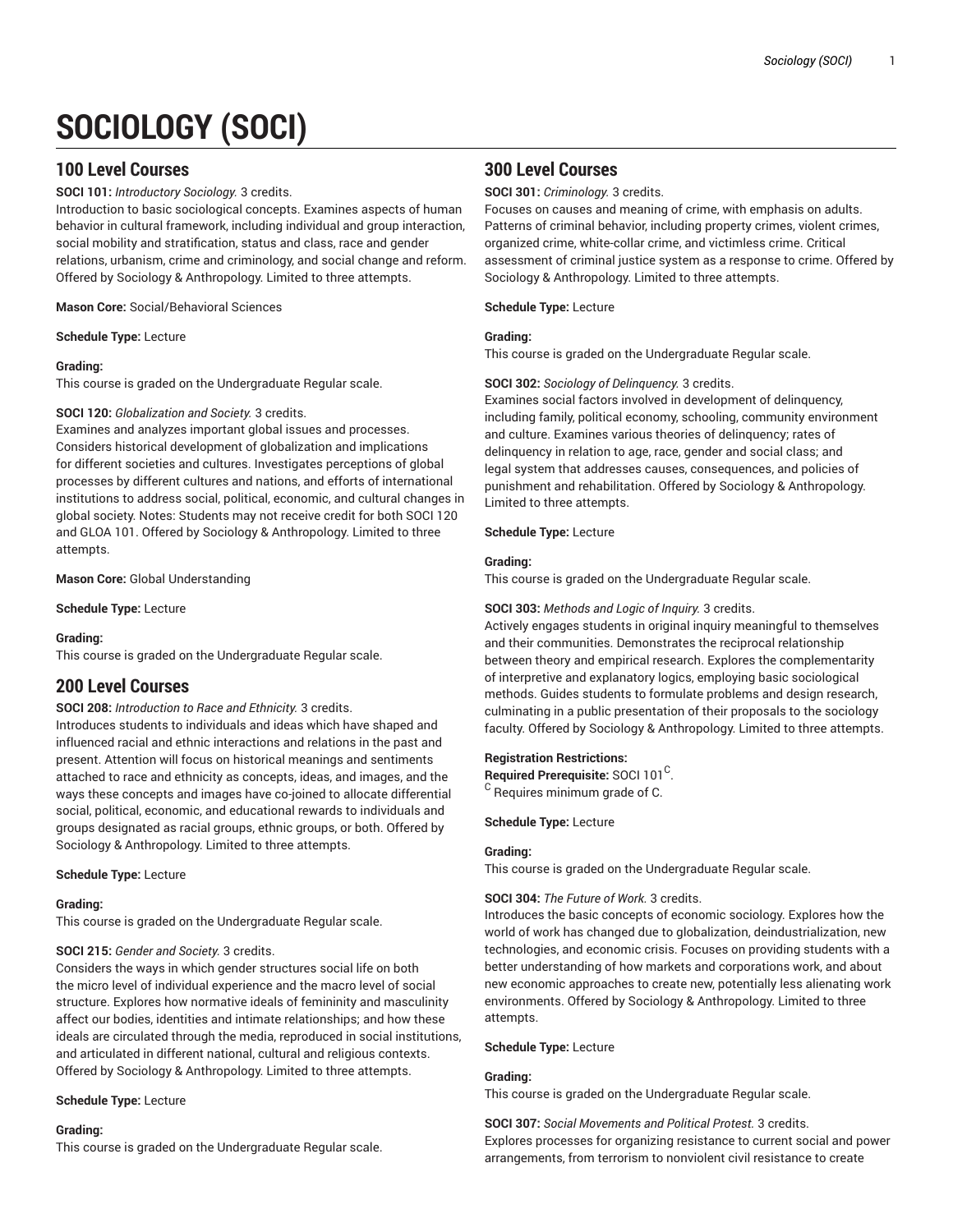alternative institutions, policies, or leadership that promote human rights and social justice. Uses historical and contemporary case studies of local and global change to explore, how, why, and to what effect individuals have organized to protest the status quo and create social change. Offered by Sociology & Anthropology. Limited to three attempts.

#### **Schedule Type:** Lecture

#### **Grading:**

This course is graded on the Undergraduate Regular scale.

**SOCI 308:** *Race and Ethnicity in a Changing World.* 3 credits. Explores how race and ethnicity have been shaped by policies and practices in Western and non-Western societies. Explores the evolution of racial and ethnic attitudes from a global and historical perspective. Examines how changing demographic racial patterns may affect definitions of race and ethnicity and the ways in which people individually and collectively act to create new futures. Offered by Sociology & Anthropology. Limited to three attempts.

#### **Schedule Type:** Lecture

#### **Grading:**

This course is graded on the Undergraduate Regular scale.

**SOCI 309:** *Marriage, Families, and Intimate Life.* 3 credits.

Uses a sociological framework to analyze and understand the diverse forms of contemporary families--traditional marriages, cohabitation, domestic partnerships, single-parents families, stepfamilies, and gay and lesbian families. Explored are topics such as changes in sexual mores, reflected in new dating practices; shifting parenting roles; effects of social class, race and ethnicity; and the outcomes of divorce for couples and children. Offered by Sociology & Anthropology. Limited to three attempts.

#### **Schedule Type:** Lecture

#### **Grading:**

This course is graded on the Undergraduate Regular scale.

#### **SOCI 310:** *Sociology of Deviance.* 3 credits.

Analyzes macro- and microlevel deviance-producing processes, meaning and control of deviance, and major theoretical approaches to deviance. Offered by Sociology & Anthropology. Limited to three attempts.

#### **Schedule Type:** Lecture

#### **Grading:**

This course is graded on the Undergraduate Regular scale.

# **SOCI 311:** *Classical Sociological Theory.* 3 credits.

Explores sociological tradition through readings and discussions of ideas drawn from writings of selected sociological thinkers such as Comte, Marx, Weber, Durkheim, and others. Offered by Sociology & Anthropology. Limited to three attempts.

**Recommended Prerequisite:** 6 credits of upper level (300 or 400 level) sociology courses, or permission of instructor.

#### **Schedule Type:** Lecture

# **Grading:**

This course is graded on the Undergraduate Regular scale.

#### **SOCI 312:** *Qualitative Research Methods.* 3 credits.

Introduces ethnography, field work methods, interviewing, life histories, and other qualitative methods to generate data about cultures in which various groups and classes are immersed. Students learn by applying qualitative methods to term projects, developed under guidance of instructor. Offered by Sociology & Anthropology. Limited to three attempts.

**Recommended Prerequisite:** 9 credits of Sociology including SOCI 101 or SOCI 102 or permission of instructor.

**Schedule Type:** Lecture

# **Grading:**

This course is graded on the Undergraduate Regular scale.

**SOCI 313:** *Statistics for the Behavioral Sciences.* 4 credits. Fundamentals of applied statistics as used in behavioral science to include descriptive statistics, inferential statistics, correlation regression, analysis of variance, factor analysis, nonparametric statistics, and practical experience with calculators in applying statistical analysis to actual problems of the behavioral sciences. Offered by Sociology & Anthropology. Limited to three attempts.

**Mason Core:** Quantitative Reasoning

**Recommended Prerequisite:** SOCI 101 or permission of instructor.

**Schedule Type:** Laboratory, Lecture

### **Grading:**

This course is graded on the Undergraduate Regular scale.

# **SOCI 314:** *Sociology of Culture.* 3 credits.

Examines how culture, encompassing high art or participatory culture, expressive agency or traditional constraint, is produced and reproduced in everyday social practices and across a wide range of social institutions. Explores the role of culture in public life and political discourse. Offered by Sociology & Anthropology. Limited to three attempts.

# **Schedule Type:** Lecture

# **Grading:**

This course is graded on the Undergraduate Regular scale.

# **SOCI 315:** *Contemporary Gender Relations.* 3 credits.

Considers the ways in which gender structures social life on both the micro level of individual experience and the macro level of social structure. Addresses contradiction between legal equality between the sexes and persistent workplace discrimination and sexual violence; how normative ideals of femininity and masculinity affect our bodies, identities and intimate relationships; how these ideals are circulated through the media, reproduced in social institutions, and articulated in different national, cultural and religious contexts. Offered by Sociology & Anthropology. Limited to three attempts.

# **Schedule Type:** Lecture

#### **Grading:**

This course is graded on the Undergraduate Regular scale.

**SOCI 320:** *Globalization and Social Change.* 3 credits. While focusing on nature and process of change in human society, considers social impact of political, economic, and environmental change and how lives are shaped by complexities of global social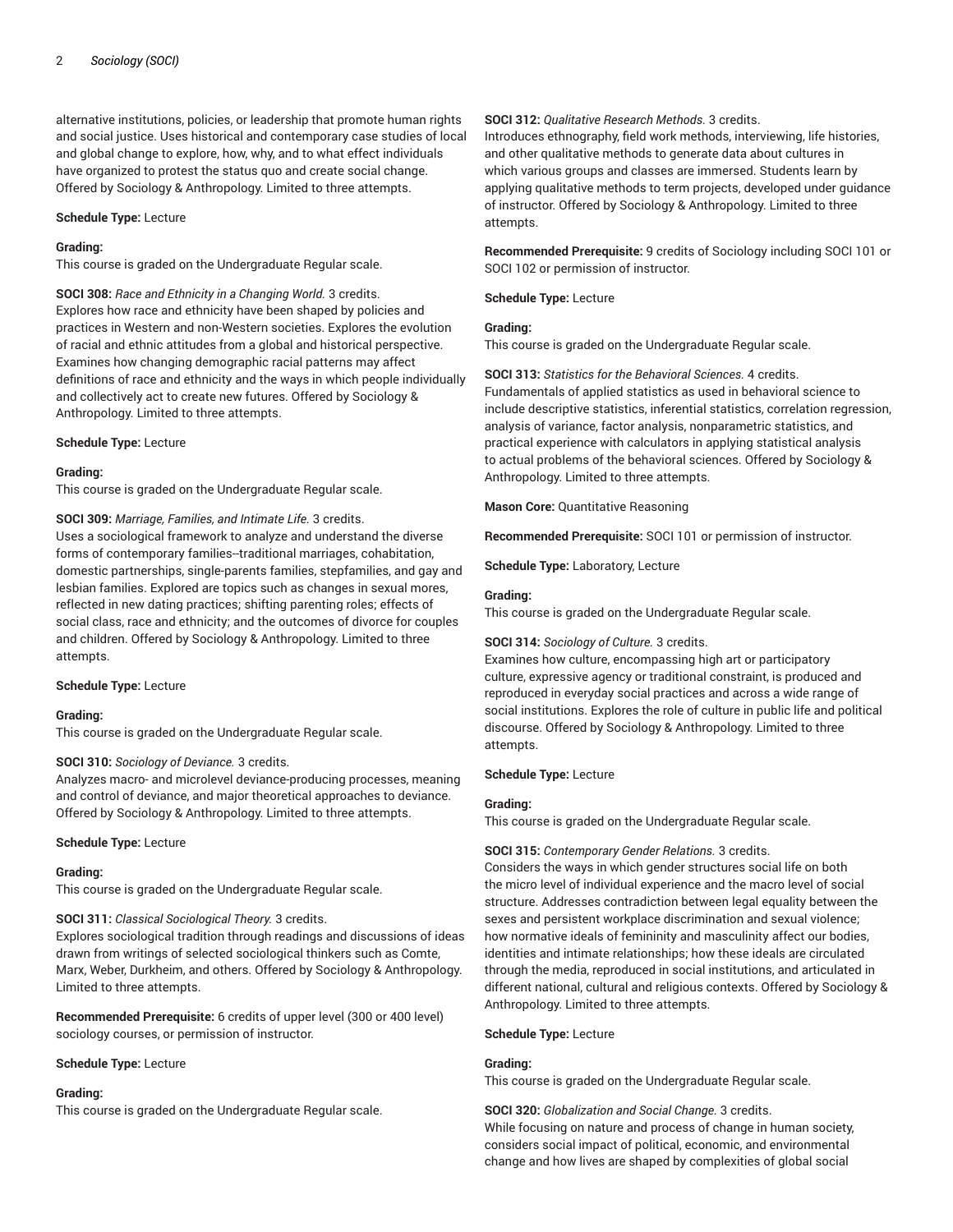forces. Examines specific global issues such as conflict and security; economic disparity; ecological deterioration; populations and migration; legitimization of commerce; diffusion of innovations; and impact of class, status, and power in modern societies. Offered by Sociology & Anthropology. Limited to three attempts.

**Mason Core:** Global Understanding, Encore: Sustainability

**Specialized Designation:** Green Leaf Focused Course

**Schedule Type:** Seminar

#### **Grading:**

This course is graded on the Undergraduate Regular scale.

# **SOCI 321:** *Sociology of Post-Socialism.* 3 credits.

Explores the end of socialism, and how the former Soviet Union and Eastern Europe, as well as the rest of the world, transformed since 1989. Examines art, music, criminality, oligarchs, workers, gender, commodification, nationalism, violence, the self, religion, public health, and the environment during socialism and afterwards. Offered by Sociology & Anthropology. Limited to three attempts.

#### **Schedule Type:** Seminar

#### **Grading:**

This course is graded on the Undergraduate Regular scale.

#### **SOCI 326:** *Conflict, Violence, and Peace.* 3 credits.

Explores the sociology of conflict, violence, and peace to examine these crucial issues from a scholarly viewpoint. Focuses on the causes and consequences of violence. Examines a wide variety of remedies from conventional deterrence and arms control strategies to alternative perspectives from nonviolent civil resistance to peacebuilding, international law, and restorative justice, as well as conflict transformation and resolution strategies. Offered by Sociology & Anthropology. Limited to three attempts.

#### **Schedule Type:** Lecture

#### **Grading:**

This course is graded on the Undergraduate Regular scale.

# **SOCI 330:** *US Immigrants and Immigration.* 3 credits.

Explores theoretical, empirical, and policy-related issues pertaining to immigration. Examines case studies of immigrant communities and their adaptation patterns, paying particular attention to immigrants from Latin America, Asia, the Caribbean, and the Middle East. Offered by Sociology & Anthropology. Limited to three attempts.

#### **Schedule Type:** Seminar

#### **Grading:**

This course is graded on the Undergraduate Regular scale.

# **SOCI 332:** *The Urban World.* 3 credits.

Examines cities and the people who live in them in the United States and around the world. Includes topics such as: social and economic development, inequality, political protests, urban democracy, and the environment. Offered by Sociology & Anthropology. Limited to three attempts.

#### **Mason Core:** Global Understanding

**Schedule Type:** Lecture

#### **Grading:**

This course is graded on the Undergraduate Regular scale.

**SOCI 340:** *Power, Politics, and Society.* 3 credits.

Analyzes how power is defined, attained and sustained in society. Students analyze political power as related to social realities such as democratic elections, class conflict, elite networks, powersharing, protest, and revolution. Offered by Sociology & Anthropology. Limited to three attempts.

**Schedule Type:** Lecture

# **Grading:**

This course is graded on the Undergraduate Regular scale.

# **SOCI 341:** *Sociology of Aging.* 3 credits.

Examines aging from a sociological perspective. Topics include demographic trends and aging population in America, social construction of life stages and creation of "old age," cultural labeling, and human resistance. Offered by Sociology & Anthropology. Limited to three attempts.

#### **Schedule Type:** Lecture

#### **Grading:**

This course is graded on the Undergraduate Regular scale.

**SOCI 352:** *Social Problems and Solutions.* 3 credits.

Examines contemporary social problems and their solutions using sociological perspectives. Topics may include housing and homelessness, student debt, mass incarceration, hunger and food insecurity, environment and sustainability, human rights, wealth and global poverty, war and peace. Offered by Sociology & Anthropology. Limited to three attempts.

**Mason Core:** Social/Behavioral Sciences

**Schedule Type:** Lecture

# **Grading:**

This course is graded on the Undergraduate Regular scale.

# **SOCI 355:** *Social Inequality.* 3 credits.

Studies class structures and implications for individuals and groups in modern society. Explores issues of race and ethnicity, language and immigration status, sex and gender, social class, age, and sexual orientation. Examines critically the theory and research that explore the construction, experience, and meaning of such differences. Offered by Sociology & Anthropology. Limited to three attempts.

**Mason Core:** Social/Behavioral Sciences

**Schedule Type:** Lecture

# **Grading:**

This course is graded on the Undergraduate Regular scale.

#### **SOCI 360:** *Youth Culture and Society.* 3 credits.

Introduces sociology of youth and youth culture. Investigates social, economic, and political realities of youth as a group and different groups of youth, including youth cultural production, formation of youth culture, and youth identities in variety of social settings. Offered by Sociology & Anthropology. Limited to three attempts.

#### **Schedule Type:** Lecture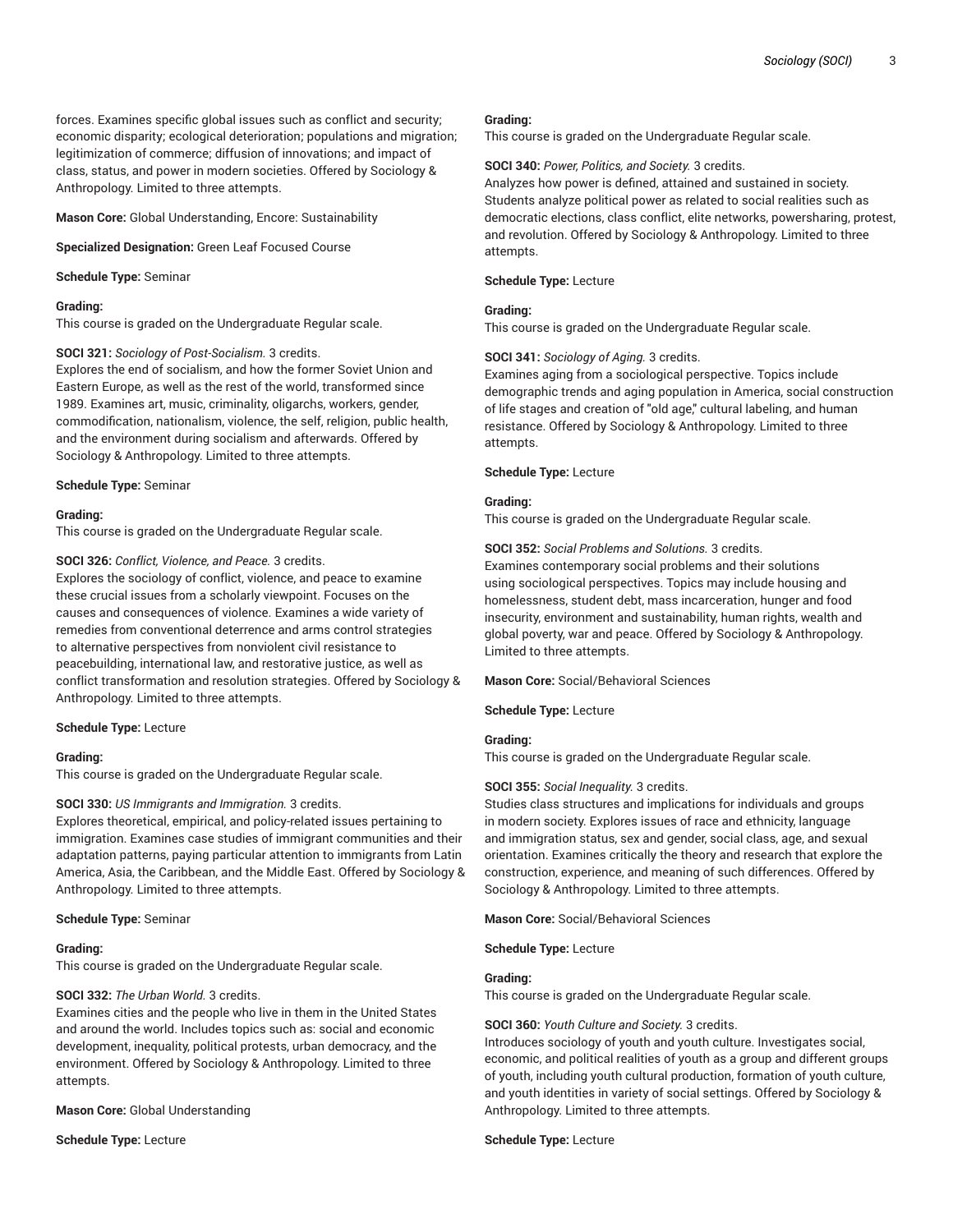# **Grading:**

This course is graded on the Undergraduate Regular scale.

#### **SOCI 373:** *The Community.* 3 credits.

Examines small to moderate-size communities ranging through village, rural community, small town, and city subcommunity. Latter category includes city localities, ethnic villages, and suburban communities. Offered by Sociology & Anthropology. Limited to three attempts.

#### **Schedule Type:** Lecture

#### **Grading:**

This course is graded on the Undergraduate Regular scale.

# **SOCI 377:** *Art and Society.* 3 credits.

Introduces the many ways in which art reflects social tendencies, comments on social problems, and contributes to discussions about a wide range of social issues. Students attend theatrical performances and visit exhibition spaces on campus, and learn to analyze what they experience through both aesthetic and sociological approaches. Explores contemporary issues such as debates about artistic freedom and public morality, commercialization of art, and relationship between cultural and social hierarchies. Offered by Sociology & Anthropology. Limited to three attempts.

**Mason Core:** Synthesis

**Recommended Prerequisite:** 3 credits of ARTH.

**Schedule Type:** Lecture

#### **Grading:**

This course is graded on the Undergraduate Regular scale.

# **SOCI 382:** *Education in Contemporary Society.* 3 credits.

Examines classrooms and schools as social institutions that function as socializing agents for both stability and societal change. Emphasizes the influence of inequality on educational processes and outcomes and critically examines the social organization of the U.S. public school system. Offered by Sociology & Anthropology. Limited to three attempts.

**Schedule Type:** Lecture

# **Grading:**

This course is graded on the Undergraduate Regular scale.

# **SOCI 385:** *Religion and Society.* 3 credits.

Studies places of religious consciousness in human action and institutional and organizational networks created to sustain religious beliefs. Emphasizes comparative and historical analysis of role religion has played in human society. Examines theories of nature of religious experience, religious symbolism, and basis of religious community. Explores changing demographics in relation to older traditional religious faiths and newer nontraditional faiths. Offered by Sociology & Anthropology. Limited to three attempts.

**Schedule Type:** Lecture

# **Grading:**

This course is graded on the Undergraduate Regular scale.

# **SOCI 388:** *Violence and Religion.* 3 credits.

Explores the relationship between religion and violence, especially warfare, cross-culturally and historically from a sociological, transdisciplinary, and global politics perspective. Examines the interface between politics and morality and the interface between national and

transnational governance institutions (nations states, the UN, etc.) and cultural and religious institutions, NGOs, and social movements. Offered by Sociology & Anthropology. Limited to three attempts.

### **Schedule Type:** Seminar

### **Grading:**

This course is graded on the Undergraduate Regular scale.

**SOCI 390:** *Sociology of Health, Illness, and Disability.* 3 credits. Examines social context of health, illness, and disability; relationships of health care professionals and patients; and structure and delivery of health care in different medical systems. Offered by Sociology & Anthropology. Limited to three attempts.

# **Schedule Type:** Lecture

#### **Grading:**

This course is graded on the Undergraduate Regular scale.

**SOCI 391:** *Big Data, Technology, and Society.* 3 credits. Examines the transformations in the relationships between self and society taking place at the interface between social networks, digital information and communication technologies, new media, and Big Data. Explores what these changes mean for the future of the social sciences and humanities, and what these disciplines in turn can teach us about these changes that the "analytics" of computational and data sciences cannot. Introduces students to cutting-edge methods in digital sociology and digital ethnography, exploring a variety of emerging technology developments, such as augmented reality, digital fabrication, cryptocurrency, blockchain, automation, machine learning, and artificial intelligence. Examines new forms of inequality and intimacy, technologically mediated and distributed practices of human empathy and discernment, and emerging ethical questions for research and university education. Offered by Sociology & Anthropology. Limited to three attempts.

# **Schedule Type:** Lecture

# **Grading:**

This course is graded on the Undergraduate Regular scale.

# **SOCI 394:** *Sociology of Human Rights.* 3 credits.

Provides an overview of sociological, theoretical, and methodological approaches to understanding human rights. Examining connections between inequality, conflict, social justice, governance, and human rights, the course focuses on the contexts of meaning within which human rights are invoked and practiced as well as the role that non-state actors play in shaping the development and institutionalization of human rights. Offered by Sociology & Anthropology. Limited to three attempts.

# **Schedule Type:** Seminar

#### **Grading:**

This course is graded on the Undergraduate Regular scale.

#### **SOCI 395:** *Special Topics in Sociology.* 3 credits.

Introduces the research interests of the faculty, offering new courses that reflect current issues not yet incorporated into the curriculum. Offers, in addition, advanced study into topics covered in the standing curriculum. Topics change by semester. Offered by Sociology & Anthropology. May be repeated within the term for a maximum 6 credits.

#### **Recommended Prerequisite:** SOCI 101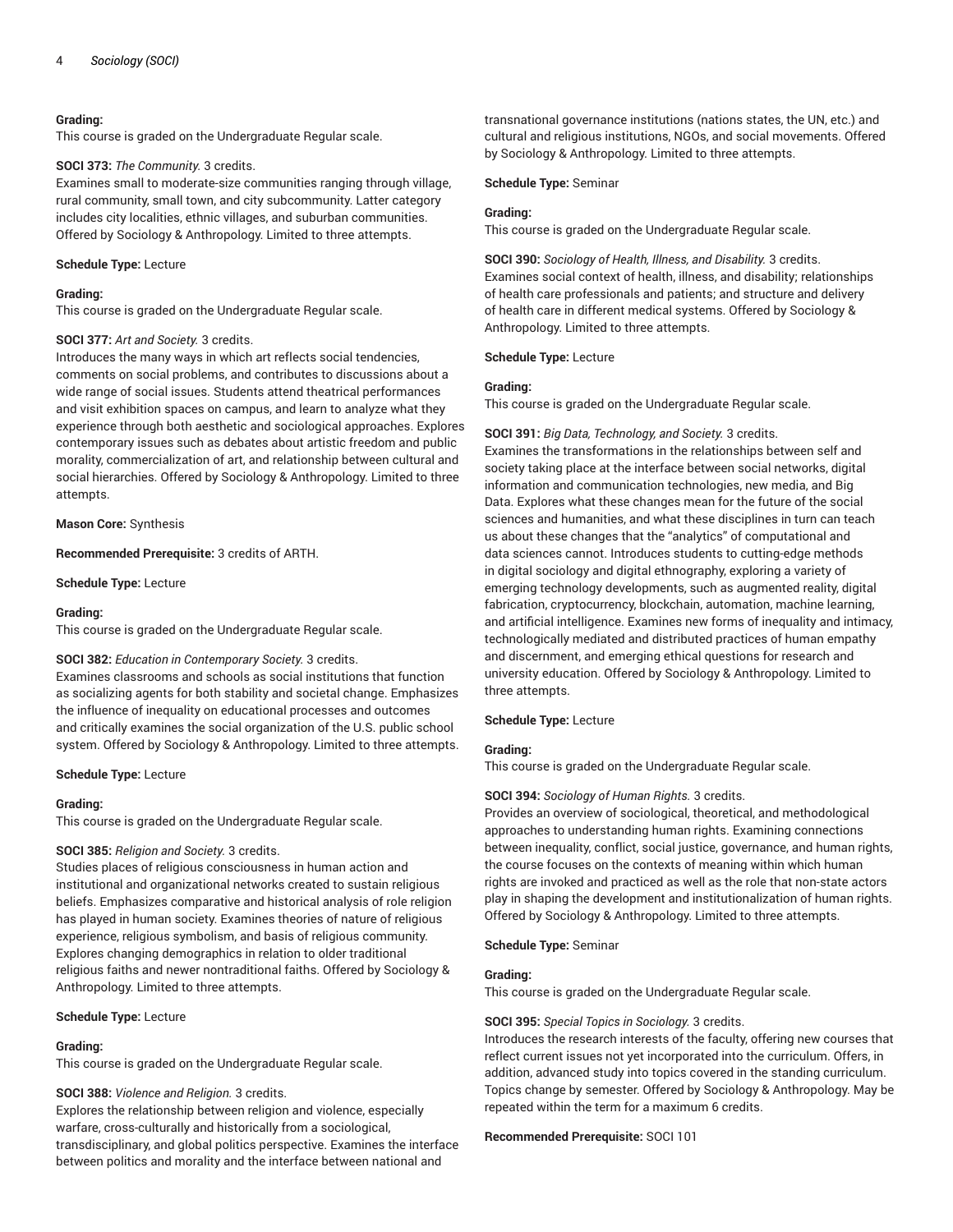# **Schedule Type:** Lecture

## **Grading:**

This course is graded on the Undergraduate Regular scale.

# **SOCI 399:** *Independent Study.* 1-3 credits.

Individual study of sociological topic of interest to student. Offered by Sociology & Anthropology. May be repeated within the degree for a maximum 3 credits.

**Recommended Prerequisite:** 6 hours of Sociology and approval of a written proposal.

**Schedule Type:** Independent Study

# **Grading:**

This course is graded on the Undergraduate Regular scale.

# **400 Level Courses**

**SOCI 405:** *Analysis of Social Data.* 4 credits.

Overview of management and analysis of empirical social science data, including file construction, scaling and measurement, data transformation, and treatment of missing data. Emphasizes manipulation, management, and analysis of data sets using computers. Offered by Sociology & Anthropology. Limited to three attempts.

**Recommended Prerequisite:** 60 hours, SOCI 313, or Permission of Instructor.

**Schedule Type:** Laboratory, Lecture

# **Grading:**

This course is graded on the Undergraduate Regular scale.

**SOCI 410:** *Social Surveys and Attitude and Opinion Measurements.* 3 credits. Surveys research methods and techniques to collect, measure, and analyze social data, attitudes, and opinions with special emphasis on using computer software, the Internet, and other information technologies for social research. Highlights ethical issues for social research, computing, and information technology. Offered by Sociology & Anthropology. Limited to three attempts. Equivalent to SOCI 431.

**Mason Core:** Info Tech (without Ethics)

**Recommended Prerequisite:** SOCI 303 and 313, or equivalents, or Permission of Instructor.

**Schedule Type:** Lecture

# **Grading:**

This course is graded on the Undergraduate Regular scale.

# **SOCI 412:** *Contemporary Sociological Theory.* 3 credits.

Presents for analysis and discussion the significant theorists and themes in contemporary sociological theory. Designed to enhance student's skills in reading and analyzing primary texts and to encourage reflection on contemporary social reality. Fulfills writing intensive requirement. Offered by Sociology & Anthropology. Limited to three attempts.

**Specialized Designation:** Writing Intensive in Major

# **Registration Restrictions:**

Required Prerequisite: SOCI 311<sup>C</sup>.  $^{\rm C}$  Requires minimum grade of C.

**Schedule Type:** Lecture

#### **Grading:**

This course is graded on the Undergraduate Regular scale.

**SOCI 416:** *Internship in Sociology I.* 3-6 credits.

Intended to provide students with hands-on experience in sociology and to deepen sociological knowledge. The internship experience links theory and practice. Students work in approved setting as applied sociologists. Notes: Minimum 45 hours of work for each credit required. A research paper or project is required for this course. Offered by Sociology & Anthropology. May be repeated within the term for a maximum 6 credits.

**Recommended Prerequisite:** Must have completed at least 85 credits (21 credits must be in sociology) of coursework. Enrollment in or completion of SOCI 313.

**Schedule Type:** Internship

#### **Grading:**

This course is graded on the Undergraduate Regular scale.

#### **SOCI 417:** *Internship in Sociology II.* 1-2 credits.

Intended to provide students with hands-on experience in sociology and to deepen sociological knowledge. The internship experience links theory and practice. Students work in approved setting as applied sociologists. Notes: Minimum 45 hours of work for each credit required Offered by Sociology & Anthropology. May be repeated within the term for a maximum 2 credits.

**Recommended Prerequisite:** SOCI 313 (can be enrolled concurrently) or permission of instructor.

#### **Schedule Type:** Internship

# **Grading:**

This course is graded on the Undergraduate Regular scale.

#### **SOCI 431:** *Survey Research.* 3 credits.

Surveys research methods and techniques to collect, measure, and analyze social data, attitudes, and opinions with special emphasis on using computer software, the Internet, and other information technologies for social research. Highlights ethical issues for social research, computing, and information technology. Offered by Sociology & Anthropology. Limited to three attempts. Equivalent to SOCI 410.

**Recommended Prerequisite:** SOCI 303 and 313, or equivalents, or permission of instructor

**Schedule Type:** Lecture

# **Grading:**

This course is graded on the Undergraduate Regular scale.

#### **SOCI 480:** *Honors Seminar in Sociology I.* 3 credits.

Develop research proposals and an appropriate bibliography for honors thesis under the guidance of a sociology faculty member. Offered by Sociology & Anthropology. Limited to three attempts.

**Specialized Designation:** Impact Associated.

**Recommended Prerequisite:** Admission to honors in the sociology major.

**Schedule Type:** Independent Study

#### **Grading:**

This course is graded on the Undergraduate Special scale.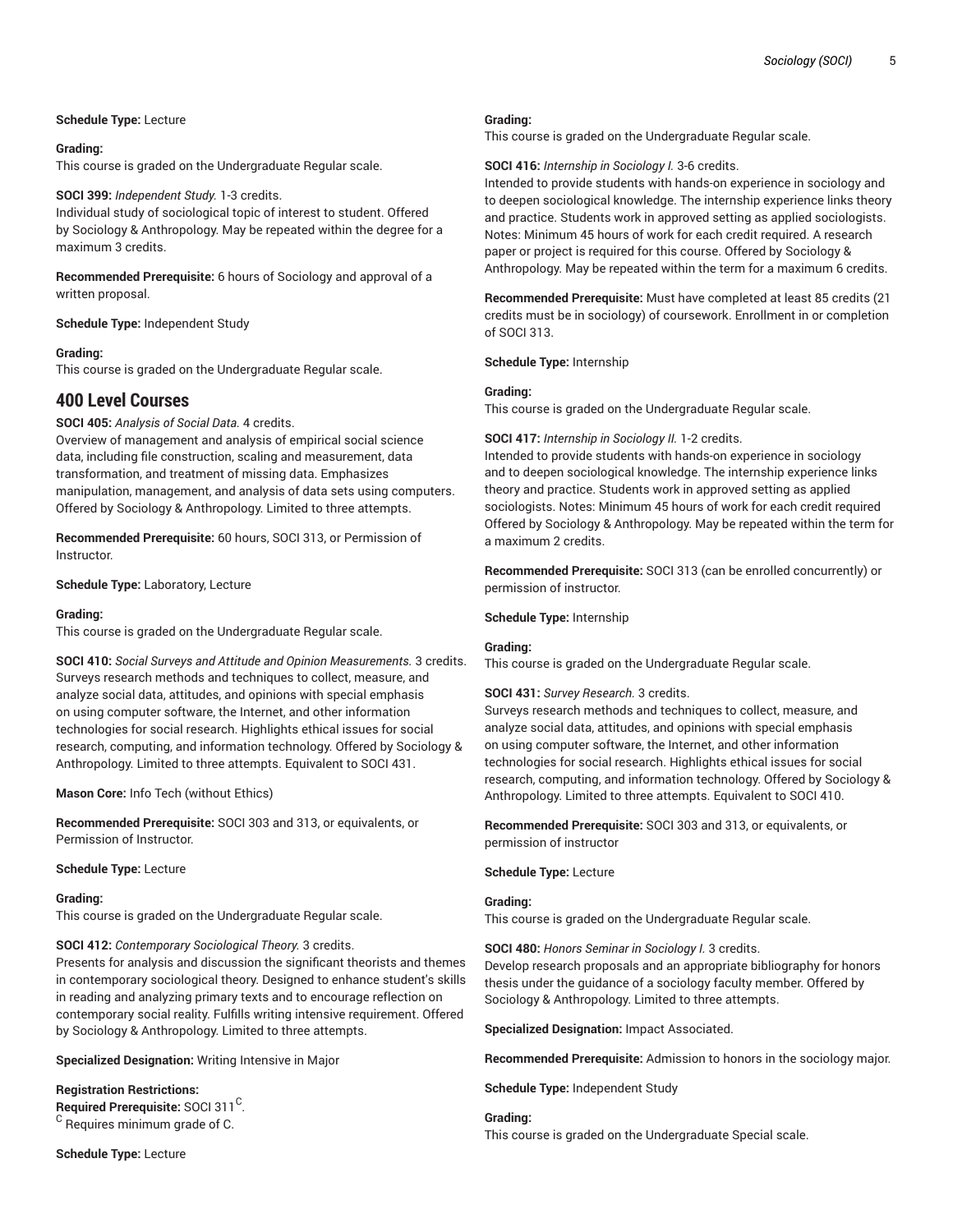# **SOCI 481:** *RS: Honors Seminar in Sociology II.* 3 credits.

Pursue independent research and write honors thesis under the guidance of a faculty mentor. Present work in a colloquium at the end of the semester. Offered by Sociology & Anthropology. Limited to three attempts.

**Specialized Designation:** Research/Scholarship Intensive

**Recommended Prerequisite:** Successful completion of SOCI 480.

**Schedule Type:** Independent Study

# **Grading:**

This course is graded on the Undergraduate Regular scale.

# **SOCI 483:** *The Sociology of Higher Education.* 3 credits.

Exposes students to sociological theory and research on evolution of higher learning in United States. Explores social forces that have shaped the distinctively American approach toward higher education and have led to transformation of higher education in contemporary society. Particular attention to relation between universities and elites within surrounding society, linkage between education and industry, norms and values that are presupposed by educational institutions, and bearing of sports on values and traditions of higher education. Offered by Sociology & Anthropology. Limited to three attempts.

# **Mason Core:** Synthesis

**Schedule Type:** Lecture

# **Grading:**

This course is graded on the Undergraduate Regular scale.

# **SOCI 485:** *RS: Sociological Analysis and Practice.* 3 credits.

Provides an in-depth examination of historical and contemporary issues facing sociological scholars. Focuses on the philosophies, practices, and procedures used by individuals and organizations to answer sociological questions. Engages a variety of materials, experiences and resources to answer a specific research question. Offered by Sociology & Anthropology. Limited to three attempts.

**Mason Core:** Capstone

**Specialized Designation:** Research/Scholarship Intensive

**Recommended Prerequisite:** SOCI 303.

**Schedule Type:** Seminar

# **Grading:**

This course is graded on the Undergraduate Regular scale.

# **SOCI 492:** *Sociology of Organizations.* 3 credits.

Theories, analysis of types of organizations from informal voluntary associations to large complex ones. Explores nonprofit organizations and alternatives to bureaucracies, such as feminist collectives, cooperatives, self-help groups, and social movement organizations. Students do field work in organizations applying theories and concepts to observations. Offered by Sociology & Anthropology. Limited to three attempts.

# **Schedule Type:** Lecture

# **Grading:**

This course is graded on the Undergraduate Regular scale.

# **SOCI 499:** *Independent Research in Sociology.* 1-4 credits.

Investigation of sociological problem according to individual interest, with emphasis on research. Offered by Sociology & Anthropology. May be repeated within the degree for a maximum 8 credits.

**Recommended Prerequisite:** 18 hours of SOCI including SOCI 303, 311, 313 and 412; a 3.0 GPA in SOCI; and a research proposal approved by instructor and department chair prior to enrollment.

**Schedule Type:** Independent Study

# **Grading:**

This course is graded on the Undergraduate Regular scale.

# **500 Level Courses**

**SOCI 516:** *Internship in Sociology.* 1-6 credits.

Learning experience in the application of sociological knowledge and skills in different work settings. Students work in approved setting as applied sociologists. Notes: Minimum 45 hours of work for every 1 credit. Offered by Sociology & Anthropology. May be repeated within the degree for a maximum 6 credits.

**Recommended Prerequisite:** 21 hours of SOCI, including research methods, or permission of instructor.

# **Registration Restrictions:**

Enrollment limited to students with a class of Advanced to Candidacy, Graduate, Non-Degree or Senior Plus.

Enrollment is limited to Graduate, Non-Degree or Undergraduate level students.

Students in a Non-Degree Undergraduate degree may **not** enroll.

# **Schedule Type:** Internship

# **Grading:**

This course is graded on the Graduate Regular scale.

# **SOCI 599:** *Issues in Sociology.* 1-3 credits.

Contemporary topics in sociology including sociological theory, crime and delinquency, advanced research methods, social and cultural change, urban sociology, medical sociology, sociology of aging, and rural sociology. Offered by Sociology & Anthropology. May not be repeated for credit.

# **Registration Restrictions:**

Enrollment limited to students with a class of Advanced to Candidacy, Graduate, Non-Degree or Senior Plus.

Enrollment is limited to Graduate, Non-Degree or Undergraduate level students.

Students in a Non-Degree Undergraduate degree may **not** enroll.

**Schedule Type:** Lecture

# **Grading:**

This course is graded on the Graduate Regular scale.

# **600 Level Courses**

**SOCI 601:** *Proseminar in Public and Applied Sociology.* 3 credits. Core course devoted to the philosophical, historical, theoretical, and methodological dimensions of public and applied sociology within the United States. Traces the evolution of the field during the 20th century, from its inception in the Chicago school and the studies of W.E.B. DuBois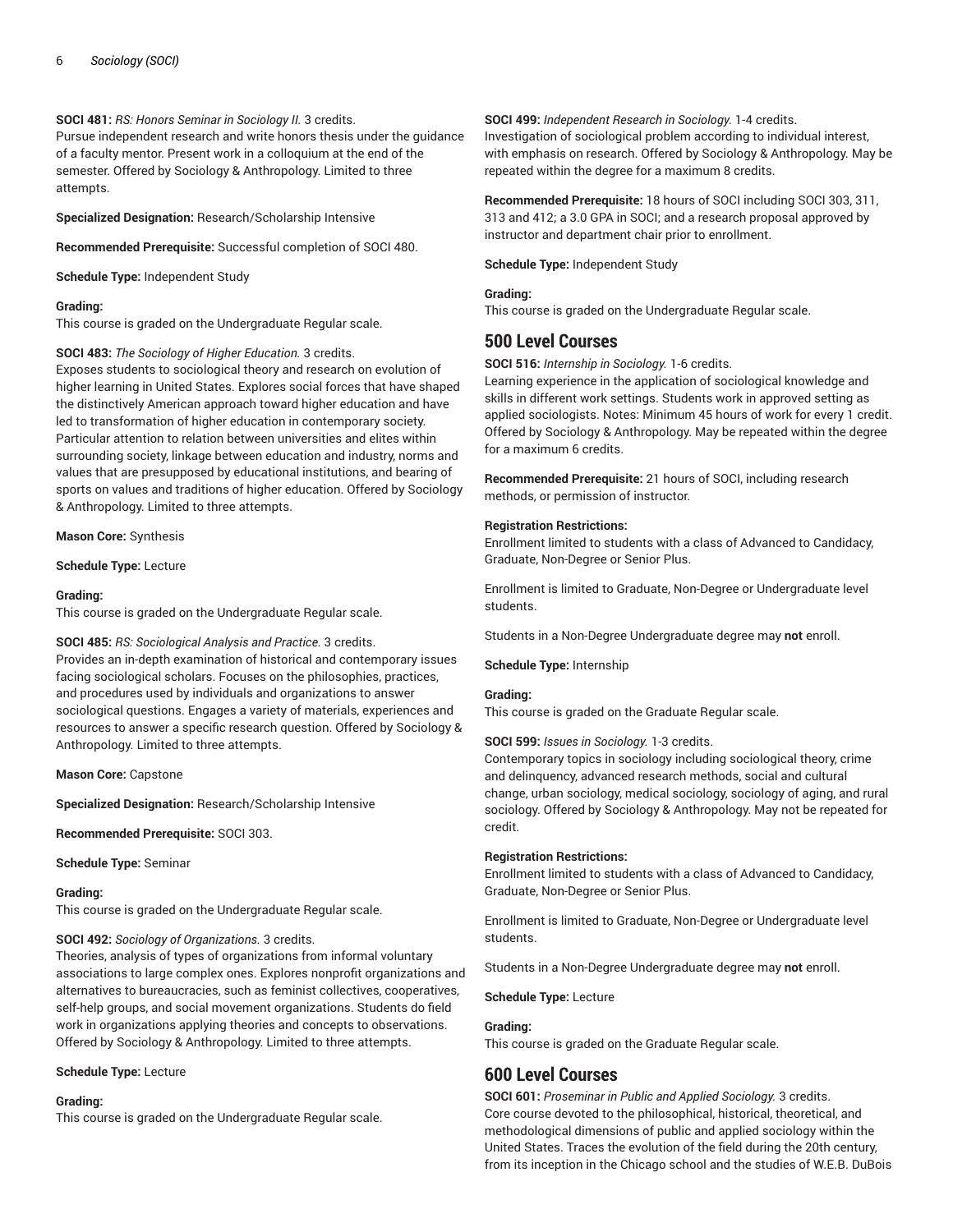to more recent formulations, as these bear on the interplay between social scientific knowledge and public decisions and debates. Offered by Sociology & Anthropology. May not be repeated for credit.

#### **Registration Restrictions:**

Enrollment limited to students with a class of Advanced to Candidacy, Graduate, Non-Degree or Senior Plus.

Enrollment is limited to Graduate, Non-Degree or Undergraduate level students.

Students in a Non-Degree Undergraduate degree may **not** enroll.

**Schedule Type:** Seminar

#### **Grading:**

This course is graded on the Graduate Regular scale.

#### **SOCI 602:** *Writing for the Social Sciences.* 3 credits.

Develops strategies for successful social scientific writing, selfevaluation, and managing anxiety around the production of written work. Provides practice in different types of writing undertaken by social scientists including research reports, scholarly journal articles, and research proposals. Offered by Sociology & Anthropology. May not be repeated for credit.

#### **Registration Restrictions:**

Enrollment limited to students with a class of Advanced to Candidacy, Graduate, Non-Degree or Senior Plus.

Enrollment is limited to Graduate, Non-Degree or Undergraduate level students.

Students in a Non-Degree Undergraduate degree may **not** enroll.

**Schedule Type:** Lecture

#### **Grading:**

This course is graded on the Graduate Regular scale.

#### **SOCI 605:** *Gender and Social Structure.* 3 credits.

Reviews theories explaining the development and maintenance of gender. Using historical and comparative data, examines perceived, prescribed, and actual sex differentiation in social, political, and economic roles. Begins with gender as a social structure and then examines contemporary research as support or refutation for variety of theoretical paradigms. Includes discussion of gender in intimate relationship and the public sector. Offered by Sociology & Anthropology. May not be repeated for credit.

#### **Registration Restrictions:**

Enrollment limited to students with a class of Advanced to Candidacy, Graduate, Non-Degree or Senior Plus.

Enrollment is limited to Graduate, Non-Degree or Undergraduate level students.

Students in a Non-Degree Undergraduate degree may **not** enroll.

**Schedule Type:** Seminar

#### **Grading:**

This course is graded on the Graduate Regular scale.

## **SOCI 607:** *Criminology.* 3 credits.

Crime and crime causation. Topics include social basis of law, administration of justice, and control and prevention of crime. Offered by Sociology & Anthropology. May not be repeated for credit.

#### **Registration Restrictions:**

Enrollment limited to students with a class of Advanced to Candidacy, Graduate, Non-Degree or Senior Plus.

Enrollment is limited to Graduate, Non-Degree or Undergraduate level students.

Students in a Non-Degree Undergraduate degree may **not** enroll.

**Schedule Type:** Lecture

# **Grading:**

This course is graded on the Graduate Regular scale.

#### **SOCI 608:** *Juvenile Delinquency.* 3 credits.

Sociology of adolescent behavior. Sociological factors that determine which behaviors and social categories of adolescents are likely to be labeled and treated as delinquent. Offered by Sociology & Anthropology. May not be repeated for credit.

# **Registration Restrictions:**

Enrollment limited to students with a class of Advanced to Candidacy, Graduate, Non-Degree or Senior Plus.

Enrollment is limited to Graduate, Non-Degree or Undergraduate level students.

Students in a Non-Degree Undergraduate degree may **not** enroll.

#### **Schedule Type:** Lecture

#### **Grading:**

This course is graded on the Graduate Regular scale.

#### **SOCI 614:** *Sociology of Culture.* 3 credits.

Analyzes 20th-century debates in American culture and cultural politics, with emphasis on art and popular culture, news media, and competing notions of "the public." In-depth readings in cultural sociology cover variety of theoretical and methodological approaches. Offered by Sociology & Anthropology. May not be repeated for credit.

#### **Registration Restrictions:**

Enrollment limited to students with a class of Advanced to Candidacy, Graduate, Non-Degree or Senior Plus.

Enrollment is limited to Graduate, Non-Degree or Undergraduate level students.

Students in a Non-Degree Undergraduate degree may **not** enroll.

#### **Schedule Type:** Lecture

# **Grading:**

This course is graded on the Graduate Regular scale.

**SOCI 620:** *Methods and Logic of Social Inquiry.* 3 credits. Emphasizes gathering, interpreting, and evaluating scientific evidence. Covers logic of scientific inquiry, including the application of various research designs and data collection methods. Develops criticalthinking skills by using set of rules and logical criteria for evaluation of social science research. Focuses both on how results are obtained and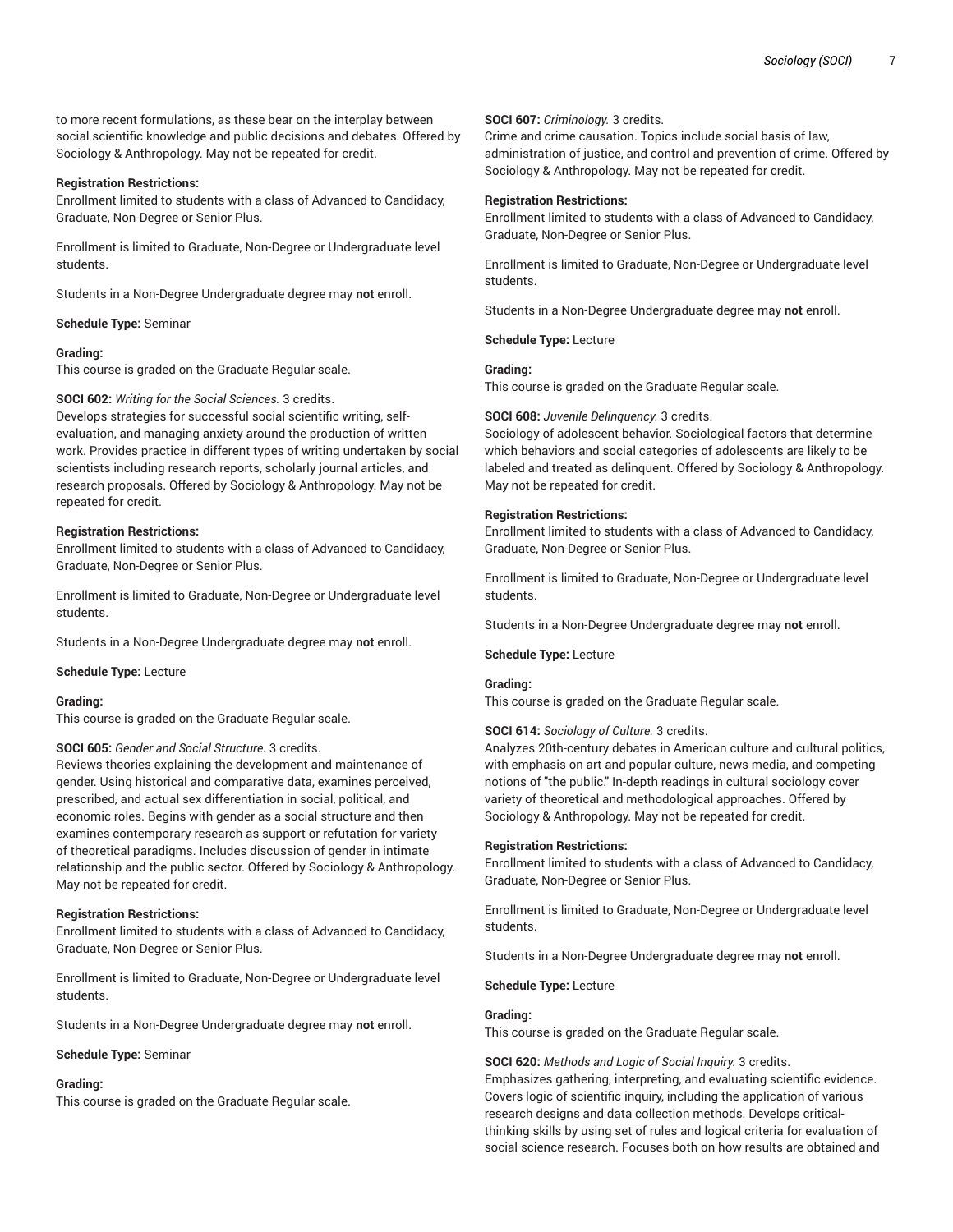disseminated via research reports. Offered by Sociology & Anthropology. May not be repeated for credit.

**Recommended Prerequisite:** Undergraduate statistics and research methodology, or permission of instructor.

#### **Registration Restrictions:**

Enrollment limited to students with a class of Advanced to Candidacy, Graduate, Non-Degree or Senior Plus.

Enrollment is limited to students with a major in Sociology.

Enrollment is limited to Graduate, Non-Degree or Undergraduate level students.

Students in a Non-Degree Undergraduate degree may **not** enroll.

#### **Schedule Type:** Lecture

# **Grading:**

This course is graded on the Graduate Regular scale.

**SOCI 623:** *Racial and Ethnic Relations: American and Selected Global Perspectives.* 3 credits.

Covers demographic purview of U.S. and other global racial and ethnic groups and racial and ethnic groups as human-social-minority and dominant groups. Explores factors contributing to dominant and minority status and means of altering dominant groups assessment of minority group status. Offered by Sociology & Anthropology. May not be repeated for credit.

#### **Registration Restrictions:**

Enrollment limited to students with a class of Advanced to Candidacy, Graduate, Non-Degree or Senior Plus.

Enrollment is limited to Graduate, Non-Degree or Undergraduate level students.

Students in a Non-Degree Undergraduate degree may **not** enroll.

**Schedule Type:** Lecture

#### **Grading:**

This course is graded on the Graduate Regular scale.

**SOCI 624:** *International Migration in the Age of Globalization.* 3 credits. Focuses on theoretical, methodological, and policy-related issues on international migration from a sociological perspective. Explores case studies of immigrant communities and their adaptation patterns, paying particular attention to immigrants from Latin America, Asia, and the Caribbean. Offered by Sociology & Anthropology. May not be repeated for credit.

# **Registration Restrictions:**

Enrollment limited to students with a class of Advanced to Candidacy, Graduate, Non-Degree or Senior Plus.

Enrollment is limited to Graduate, Non-Degree or Undergraduate level students.

#### **Schedule Type:** Seminar

#### **Grading:**

This course is graded on the Graduate Regular scale.

#### **SOCI 631:** *Survey Research.* 3 credits.

Introduces theory, method, and practice of survey research design and analysis. Students complete survey research project. Offered by Sociology & Anthropology. May not be repeated for credit.

**Recommended Prerequisite:** SOCI 530 and 531, or permission of instructor.

## **Registration Restrictions:**

Enrollment limited to students with a class of Advanced to Candidacy, Graduate, Non-Degree or Senior Plus.

Enrollment is limited to Graduate, Non-Degree or Undergraduate level students.

Students in a Non-Degree Undergraduate degree may **not** enroll.

**Schedule Type:** Lecture

# **Grading:**

This course is graded on the Graduate Regular scale.

**SOCI 632:** *Evaluation Research for Social Programs.* 3 credits. Studies methodological issues related to evaluation of social programs. Explores conceptual and research design issues in relation to social programs, particularly delivery of social services. Includes examination of methods used to assess need for programs, impact of delivery systems, and efficiency and effectiveness of social programs. Offered by Sociology & Anthropology. May not be repeated for credit.

**Recommended Prerequisite:** SOCI 530 and 531, or permission of instructor.

# **Registration Restrictions:**

Enrollment limited to students with a class of Advanced to Candidacy, Graduate, Non-Degree or Senior Plus.

Enrollment is limited to Graduate, Non-Degree or Undergraduate level students.

Students in a Non-Degree Undergraduate degree may **not** enroll.

**Schedule Type:** Lecture

#### **Grading:**

This course is graded on the Graduate Regular scale.

**SOCI 633:** *Special Topics in Sociology.* 3 credits.

Specialized inquiry of topics of contemporary sociological research and scholarship. Content varies. Notes: May be repeated for credit when topic is different. Offered by Sociology & Anthropology. May be repeated within the term for a maximum 12 credits.

#### **Registration Restrictions:**

Enrollment limited to students with a class of Advanced to Candidacy, Graduate, Non-Degree or Senior Plus.

Enrollment is limited to Graduate, Non-Degree or Undergraduate level students.

Students in a Non-Degree Undergraduate degree may **not** enroll.

#### **Schedule Type:** Seminar

**Grading:** This course is graded on the Graduate Regular scale.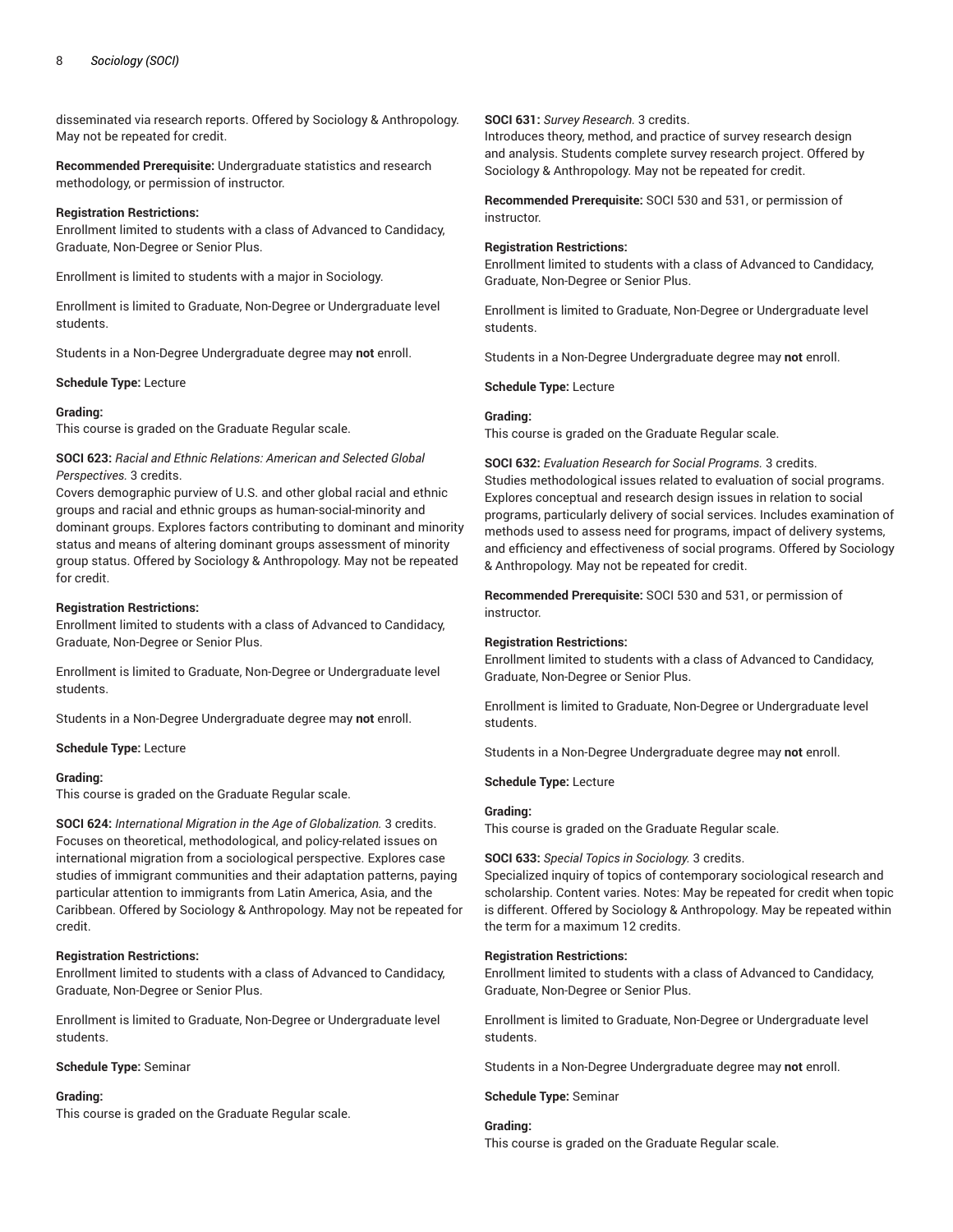# **SOCI 634:** *Qualitative Research Methods.* 3 credits.

Examines basic research methods involving observational techniques and procedures used in description and analysis of patterns, configurations, ethos, eidos, structures, functions, and styles typical of whole societies and cultures. Emphasizes case studies, unobtrusive methods, participant observation, longterm residence, choices of observer status role, recording data, uses of technical equipment, key informants, interviewing techniques, and ethical considerations in employing such methods and procedures. Offered by Sociology & Anthropology. May not be repeated for credit.

#### **Registration Restrictions:**

Enrollment limited to students with a class of Advanced to Candidacy, Graduate, Non-Degree or Senior Plus.

Enrollment is limited to Graduate, Non-Degree or Undergraduate level students.

Students in a Non-Degree Undergraduate degree may **not** enroll.

**Schedule Type:** Lecture

#### **Grading:**

This course is graded on the Graduate Regular scale.

#### **SOCI 635:** *Environment and Society.* 3 credits.

Overview of human ecology and environmental sociology, emphasizing selected topics. Focuses on theory, since theory makes it possible to generalize from understandings derived in an analysis of a particular problem and apply them to other problems. Offered by Sociology & Anthropology. May not be repeated for credit.

#### **Registration Restrictions:**

Enrollment limited to students with a class of Advanced to Candidacy, Graduate, Non-Degree or Senior Plus.

Enrollment is limited to Graduate, Non-Degree or Undergraduate level students.

Students in a Non-Degree Undergraduate degree may **not** enroll.

**Schedule Type:** Lecture

#### **Grading:**

This course is graded on the Graduate Regular scale.

#### **SOCI 636:** *Statistical Reasoning.* 3 credits.

Intermediate treatment of quantitative analytic techniques used in sociology. Topics include sampling, inference, hypothesis testing, analysis of variance, and bivariate and multiple correlation and regression. Introduces logic of multivariate analysis. Focus on how results are obtained and disseminated via research reports. Offered by Sociology & Anthropology. May not be repeated for credit.

**Recommended Prerequisite:** Undergraduate statistics and research methodology, or permission of instructor.

#### **Registration Restrictions:**

Enrollment limited to students with a class of Advanced to Candidacy, Graduate, Non-Degree or Senior Plus.

Enrollment is limited to Graduate, Non-Degree or Undergraduate level students.

Students in a Non-Degree Undergraduate degree may **not** enroll.

#### **Schedule Type:** Lecture

#### **Grading:**

This course is graded on the Graduate Regular scale.

**SOCI 641:** *Micro Sociology: Inequality and Everyday Life.* 3 credits. Analyze the relationship between everyday life and social inequalities, with a particular focus on examining theoretically and empirically the relationship between governing structures of society and the structure of situational and interactional terrains as it plays out in the lives of everyday people. Offered by Sociology & Anthropology. May not be repeated for credit.

#### **Registration Restrictions:**

Enrollment limited to students with a class of Advanced to Candidacy, Graduate, Non-Degree or Senior Plus.

Enrollment is limited to Graduate, Non-Degree or Undergraduate level students.

Students in a Non-Degree Undergraduate degree may **not** enroll.

#### **Schedule Type:** Seminar

# **Grading:**

This course is graded on the Graduate Regular scale.

#### **SOCI 655:** *Ethnography.* 3 credits.

Introduces ethnography in sociology to graduate students. Teaches techniques for collecting, analyzing and writing-up ethnographic materials. Considers some of the central methodological issues relevant to doing ethnography. Explores some of the critical ethical and political questions that arise within ethnographic research practice. Offered by Sociology & Anthropology. May not be repeated for credit.

#### **Registration Restrictions:**

Enrollment limited to students with a class of Advanced to Candidacy, Graduate, Non-Degree or Senior Plus.

Enrollment is limited to Graduate, Non-Degree or Undergraduate level students.

Students in a Non-Degree Undergraduate degree may **not** enroll.

#### **Schedule Type:** Lecture

# **Grading:**

This course is graded on the Graduate Regular scale.

**SOCI 660:** *Historical and Comparative Sociology.* 3 credits. Seminar in theory and methods of historical and comparative sociology, primarily for students with background in sociological theory and methods. Examines basic approaches and research data of history and sociology, surveys development of field, and analyzes exemplary studies. Offered by Sociology & Anthropology. May not be repeated for credit. Equivalent to SOCI 860.

# **Registration Restrictions:**

Enrollment limited to students with a class of Advanced to Candidacy, Graduate, Non-Degree or Senior Plus.

Enrollment is limited to Graduate, Non-Degree or Undergraduate level students.

Students in a Non-Degree Undergraduate degree may **not** enroll.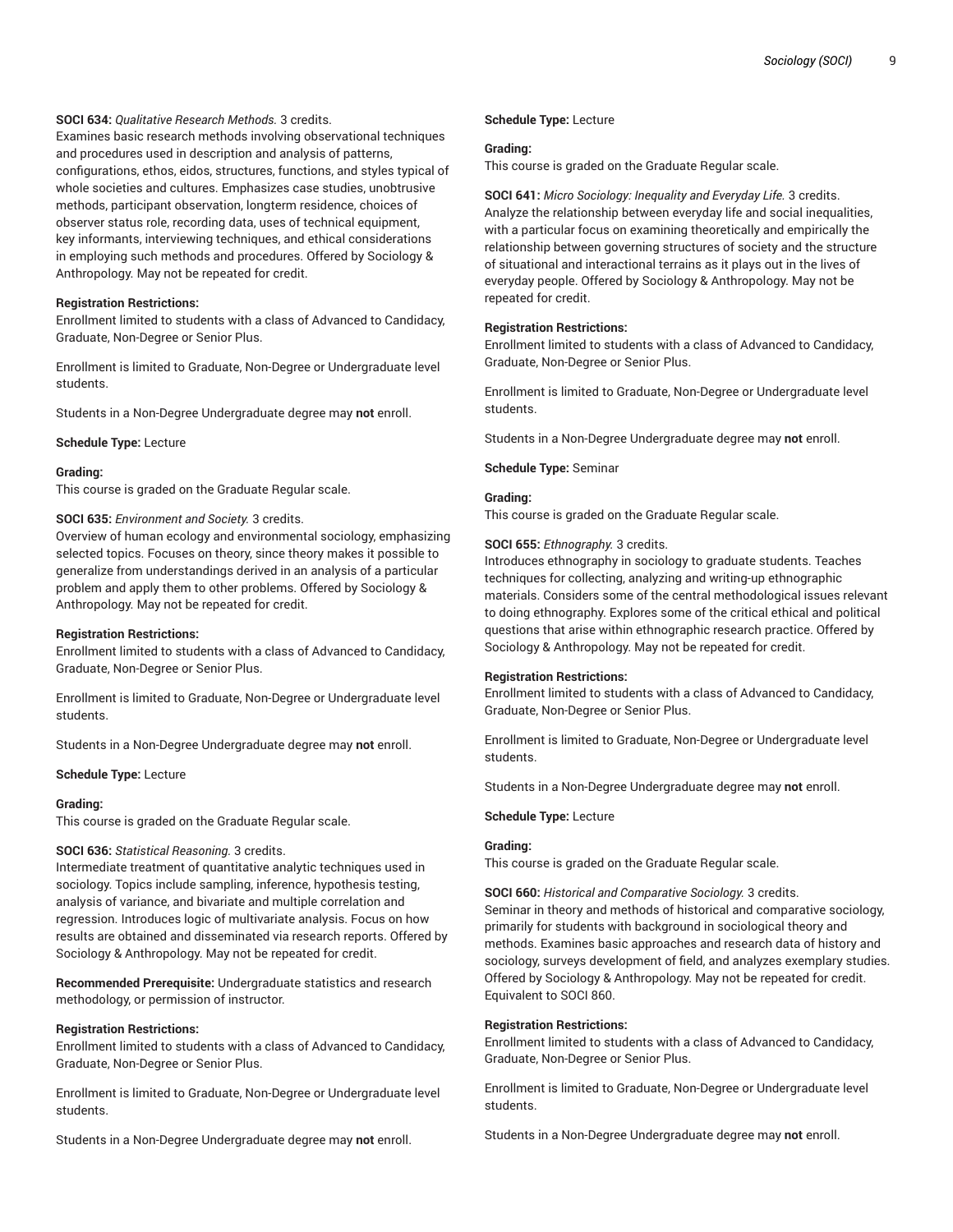# **Schedule Type:** Lecture

#### **Grading:**

This course is graded on the Graduate Regular scale.

**SOCI 670:** *Social Networks, New Media, and Inequality.* 3 credits. Examines the internet and other new technologies from a sociological perspective. Focuses on how technologies mitigate or exacerbatetransform or reproduce-existing and new forms of inequality. Offered by Sociology & Anthropology. May not be repeated for credit.

# **Registration Restrictions:**

Enrollment limited to students with a class of Advanced to Candidacy, Graduate, Non-Degree or Senior Plus.

Enrollment is limited to Graduate, Non-Degree or Undergraduate level students.

Students in a Non-Degree Undergraduate degree may **not** enroll.

**Schedule Type:** Seminar

# **Grading:**

This course is graded on the Graduate Regular scale.

# **SOCI 686:** *Sociology of Aging.* 3 credits.

Analyzes sociological issues in aging, including class and cultural factors, problems of work, retirement, attachment and loss, and ageism. Examines different theories of aging. Offered by Sociology & Anthropology. May not be repeated for credit.

# **Registration Restrictions:**

Enrollment limited to students with a class of Advanced to Candidacy, Graduate, Non-Degree or Senior Plus.

Enrollment is limited to Graduate, Non-Degree or Undergraduate level students.

Students in a Non-Degree Undergraduate degree may **not** enroll.

**Schedule Type:** Lecture

# **Grading:**

This course is graded on the Graduate Regular scale.

# **SOCI 696:** *Independent Study.* 1-3 credits.

Theoretical and research literature chosen by student and instructor. Offered by Sociology & Anthropology. May be repeated within the degree for a maximum 6 credits.

# **Registration Restrictions:**

Enrollment limited to students with a class of Advanced to Candidacy, Graduate, Non-Degree or Senior Plus.

Enrollment is limited to Graduate, Non-Degree or Undergraduate level students.

Students in a Non-Degree Undergraduate degree may **not** enroll.

**Schedule Type:** Independent Study

# **Grading:**

This course is graded on the Graduate Special scale.

# **SOCI 697:** *Independent Study.* 1-3 credits.

Theoretical and research literature chosen by student and instructor. Offered by Sociology & Anthropology. May be repeated within the degree for a maximum 6 credits.

### **Registration Restrictions:**

Enrollment limited to students with a class of Advanced to Candidacy, Graduate, Non-Degree or Senior Plus.

Enrollment is limited to Graduate, Non-Degree or Undergraduate level students.

Students in a Non-Degree Undergraduate degree may **not** enroll.

**Schedule Type:** Independent Study

# **Grading:**

This course is graded on the Graduate Special scale.

# **700 Level Courses**

**SOCI 711:** *Classical Sociological Theory.* 3 credits.

In-depth examination of major issues in classical (pre-1930) sociological theory. Analyzes Durkheim, Marx, Weber, Mead, and others, and emphasizes social and intellectual context of their theories. Offered by Sociology & Anthropology. May not be repeated for credit.

# **Registration Restrictions:**

Enrollment is limited to students with a major in Sociology.

Enrollment is limited to Graduate or Non-Degree level students.

Students in a Non-Degree Undergraduate degree may **not** enroll.

# **Schedule Type:** Lecture

# **Grading:**

This course is graded on the Graduate Regular scale.

**SOCI 712:** *Contemporary Sociological Theory.* 3 credits.

Examines schools in contemporary sociological theory such as structural-functionalism, conflict, exchange, symbolic interactionism, ethnomethodology, humanist sociology, and critical theory. Analyzes contemporary theorists in relation to schools. Offered by Sociology & Anthropology. May not be repeated for credit.

# **Registration Restrictions:**

Enrollment is limited to students with a major in Sociology.

Enrollment is limited to Graduate or Non-Degree level students.

Students in a Non-Degree Undergraduate degree may **not** enroll.

**Schedule Type:** Lecture

# **Grading:**

This course is graded on the Graduate Regular scale.

**SOCI 730:** *Analytic Techniques of Social Research.* 3 credits. Introduces multiple regression and causal analysis to sociological researchers, with a focus on obtaining and disseminating results. Moves from linear regression to the general linear model with several variables, its extensions, assumptions, and regression diagnostics. Examines the use of dummy variable and the analysis of interaction effects. Considers systems of equations and nonlinear outcomes. Offered by Sociology & Anthropology. May not be repeated for credit.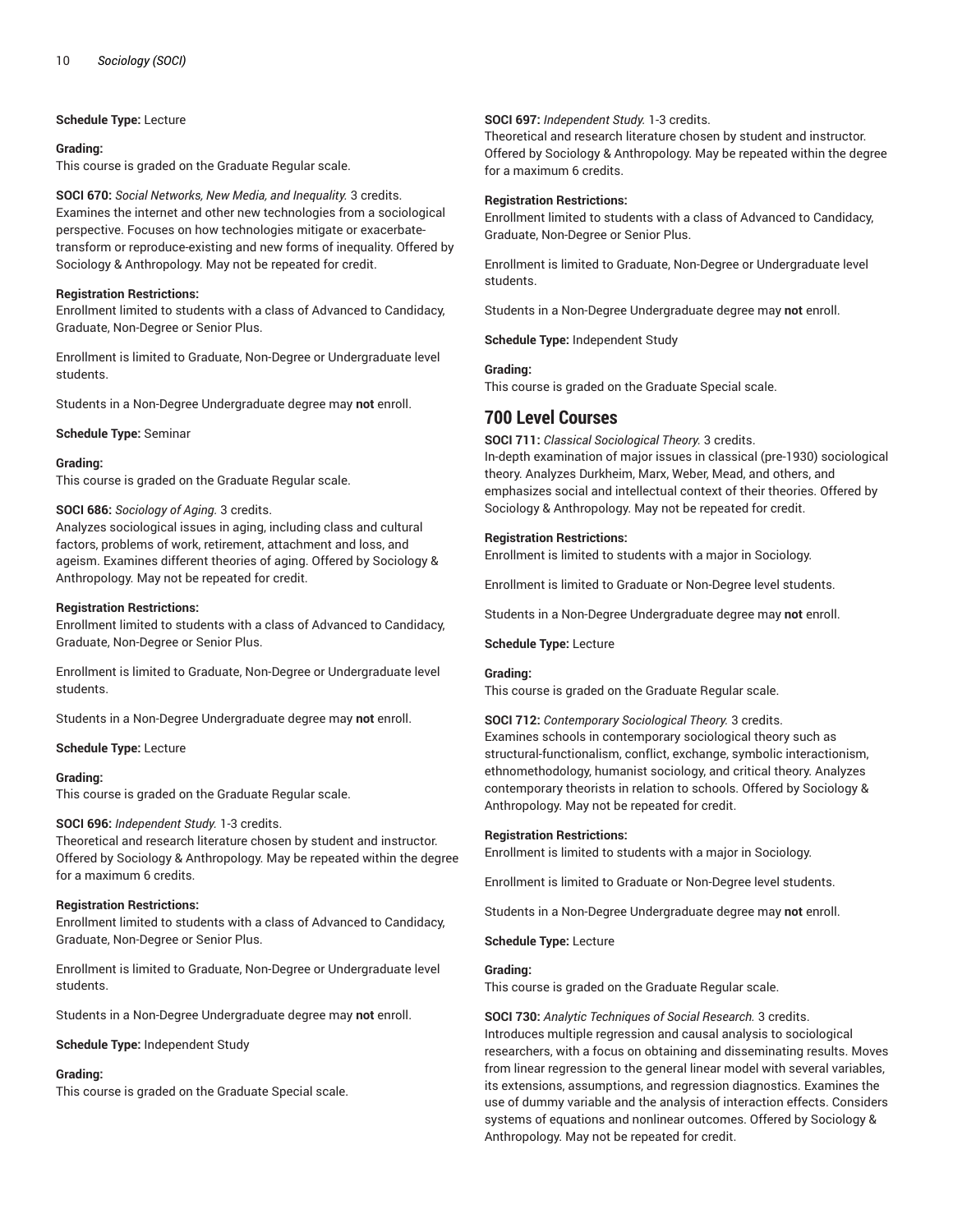**Recommended Prerequisite:** Undergraduate statistics and research methodology, or permission of instructor.

#### **Registration Restrictions:**

Enrollment is limited to Graduate or Non-Degree level students.

Students in a Non-Degree Undergraduate degree may **not** enroll.

**Schedule Type:** Lecture

# **Grading:**

This course is graded on the Graduate Regular scale.

**SOCI 797:** *Master's Capstone Paper.* 3 credits. MA paper completion under the direction of one faculty member. Offered by Sociology & Anthropology. May not be repeated for credit.

**Recommended Prerequisite:** Admission to graduate program in sociology or permission of graduate director.

#### **Registration Restrictions:**

Enrollment is limited to Graduate or Non-Degree level students.

Students in a Non-Degree Undergraduate degree may **not** enroll.

**Schedule Type:** Independent Study

#### **Grading:**

This course is graded on the Satisfactory/No Credit scale.

#### **SOCI 799:** *Thesis.* 1-6 credits.

Master's thesis research under direction of thesis committee. Offered by Sociology & Anthropology. May be repeated within the degree.

#### **Registration Restrictions:**

Enrollment is limited to Graduate or Non-Degree level students.

Students in a Non-Degree Undergraduate degree may **not** enroll.

**Schedule Type:** Thesis

**Grading:** This course is graded on the Satisfactory/No Credit scale.

# **800 Level Courses**

#### **SOCI 803:** *Institutions and Inequality.* 3 credits.

Analyzes the interrelations between social inequalities and institutional structures, including markets, the press, prisons, mental institutions, cultural organizations, and corporations. Offered by Sociology & Anthropology. May not be repeated for credit.

#### **Registration Restrictions:**

Enrollment is limited to Graduate level students.

**Schedule Type:** Seminar

#### **Grading:**

This course is graded on the Graduate Regular scale.

#### **SOCI 804:** *Sociology of Globalization.* 3 credits.

Addresses the social, political, cultural, and economic process of globalization. Explores the limits on globalization during the precapitalist era, the relation between empire and the internal structure of imperialist societies, theoretical debates over the contemporary world system, the relation between cities and globalization, and the link between globalization and social inequality within both developed and developing

societies. Offered by Sociology & Anthropology. May not be repeated for credit.

#### **Registration Restrictions:**

Enrollment is limited to Graduate level students.

**Schedule Type:** Seminar

#### **Grading:**

This course is graded on the Graduate Regular scale.

**SOCI 833:** *Special Topics in Sociology.* 3 credits.

Specialized inquiry of topics of contemporary sociological research and scholarship. Content varies. Notes: May be repeated for credit when topic is different. Offered by Sociology & Anthropology. May be repeated within the degree for a maximum 9 credits.

**Recommended Prerequisite:** Have completed either 6 credits of coursework at the 600 level or permission of instructor.

#### **Registration Restrictions:**

Enrollment is limited to Graduate level students.

**Schedule Type:** Lecture

# **Grading:**

This course is graded on the Graduate Regular scale.

**SOCI 840:** *Work Organizations and Social Inequality.* 3 credits. Examines the social, organizational, and cultural processes that account for the differential distribution of job rewards along class, gender, and racial and ethnic lines. Topics include the historical evolution of the management worker relationship, job segregation by race and gender, the effect of new technologies on social inequality, the relation between gender and professional careers, the efficacy of governmental efforts to ensure equal opportunity, and the effect of organizational change on racial and gender inequalities at work. Offered by Sociology & Anthropology. May not be repeated for credit.

#### **Registration Restrictions:**

Enrollment is limited to Graduate level students.

**Schedule Type:** Seminar

#### **Grading:**

This course is graded on the Graduate Regular scale.

**SOCI 844:** *Youth, Schooling, and Popular Culture.* 3 credits. Uses sociological perspectives to understand the various ways in which popular youth culture, schooling processes, and consumer culture intersect in contemporary American cultural life. Examines the social, economic, and political realities of youth as a group and the formation of distinct youth cultures within and outside formal school settings, including schooling and commodity culture, how markets promote and hinder particular educational ideologies, and how corner markets operate as spaces of cultural learning. Offered by Sociology & Anthropology. May not be repeated for credit.

#### **Registration Restrictions:**

Enrollment is limited to Graduate level students.

**Schedule Type:** Seminar

# **Grading:**

This course is graded on the Graduate Regular scale.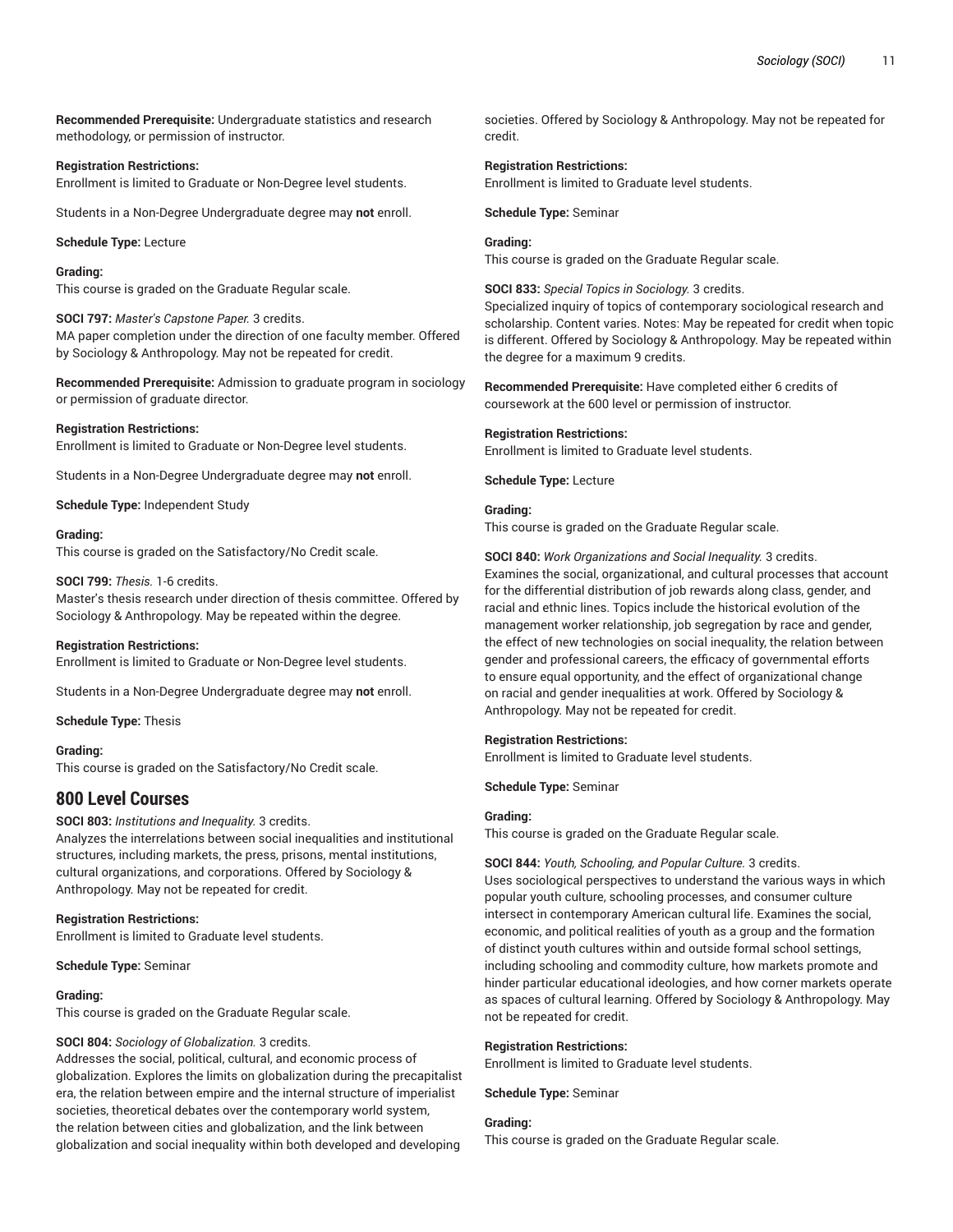# **SOCI 845:** *Society and Education.* 3 credits.

Exposes students to the major theories, debates, and findings within the sociology of education, emphasizing the reciprocal influences of schooling and social inequalities within contemporary societies. Emphasis on the historical evolution of public schooling in the United States, the complex relation between schooling and economic institutions, class differences in educational opportunity, and the politics of educational reform. Offered by Sociology & Anthropology. May not be repeated for credit.

### **Registration Restrictions:**

Enrollment is limited to Graduate level students.

#### **Schedule Type:** Seminar

#### **Grading:**

This course is graded on the Graduate Regular scale.

# **SOCI 850:** *Sociology of Development.* 3 credits.

Analyzes socioeconomic and political change, focusing on the poor countries of Asia, Africa, and Latin America. Offers a basic descriptive understanding of processes of change in these countries and an introduction to major theoretical perspectives on development and globalization, from classical theories of comparative advantage to theories of imperialism, modernization, dependency, and globalization. Offered by Sociology & Anthropology. May not be repeated for credit.

#### **Registration Restrictions:**

Enrollment is limited to Graduate level students.

**Schedule Type:** Seminar

# **Grading:**

This course is graded on the Graduate Regular scale.

#### **SOCI 851:** *Globalization and Social Movements.* 3 credits.

Analyzes current issues in the study of social movements, with an emphasis on the ways in which globalization shapes and in turn is shaped by social movements. Emphasis is placed on the relations among the strategies, identities, and organizations bound up with transnational social movements and the relation between the dynamics of global political and economic developments and protest movements in core and peripheral societies. Offered by Sociology & Anthropology. May not be repeated for credit.

# **Registration Restrictions:**

Enrollment is limited to Graduate level students.

**Schedule Type:** Seminar

#### **Grading:**

This course is graded on the Graduate Regular scale.

# **SOCI 853:** *Cities in a Global Society.* 3 credits.

Examines the scholarly literature on cities and globalization with a focus on the impact of globalization on urban environments and the effects of urbanization on the processes of globalization. Emphasis on the ways in which globalization restructures urban life in the core and periphery of the world economy with attention paid to the effects of spatial dispersion on the character of economic institutions within the advanced societies, the shifting nature of crime and security, immigration, and the cities of the Global South. Offered by Sociology & Anthropology. May not be repeated for credit.

#### **Registration Restrictions:**

Enrollment is limited to Graduate level students.

**Schedule Type:** Seminar

### **Grading:**

This course is graded on the Graduate Regular scale.

#### **SOCI 857:** *Sociology of Human Rights.* 3 credits.

Examines the connections among inequality, conflict, social justice, and human rights in an age of globalization. Drawing from case studies from around the world, course examines institutional and structural violence and inequality as they relate to state, corporate, and military power; international law and order; welfare and social policy; global justice; regionalism, multilateralism, and transnationalism; environmental protection; gender inequality; ethnic conflict; resource wars; and national security policy before and after September 11, 2001. Offered by Sociology & Anthropology. May not be repeated for credit.

#### **Registration Restrictions:**

Enrollment is limited to Graduate level students.

**Schedule Type:** Seminar

# **Grading:**

This course is graded on the Graduate Regular scale.

**SOCI 860:** *Historical and Comparative Sociology.* 3 credits. Seminar in theory and methods of historical and comparative sociology, primarily for students with background in sociological theory and methods. Examines basic approaches and research data of history and sociology, surveys development of field, and analyzes exemplary studies. Offered by Sociology & Anthropology. May not be repeated for credit. Equivalent to SOCI 660.

# **Registration Restrictions:**

Enrollment is limited to Graduate level students.

**Schedule Type:** Lecture

# **Grading:**

This course is graded on the Graduate Regular scale.

#### **SOCI 870:** *Directed Readings Sociology.* 3 credits.

Intensive reading course to develop comprehensive understanding of specific field in sociology as agreed on with advisor. Notes: Content varies. Offered by Sociology & Anthropology. May be repeated within the degree.

**Recommended Prerequisite:** 6 credits of 600 level SOCI courses

#### **Registration Restrictions:**

Enrollment is limited to Graduate level students.

**Schedule Type:** Independent Study

# **Grading:**

This course is graded on the Graduate Regular scale.

**SOCI 880:** *Independent Study in Sociology.* 3 credits.

Reading and research on selected topic, resulting in a written project as agreed on with supervising faculty. Notes: Content varies. Offered by Sociology & Anthropology. May be repeated within the degree.

**Recommended Prerequisite:** 6 credits of 600 level SOCI courses

#### **Registration Restrictions:**